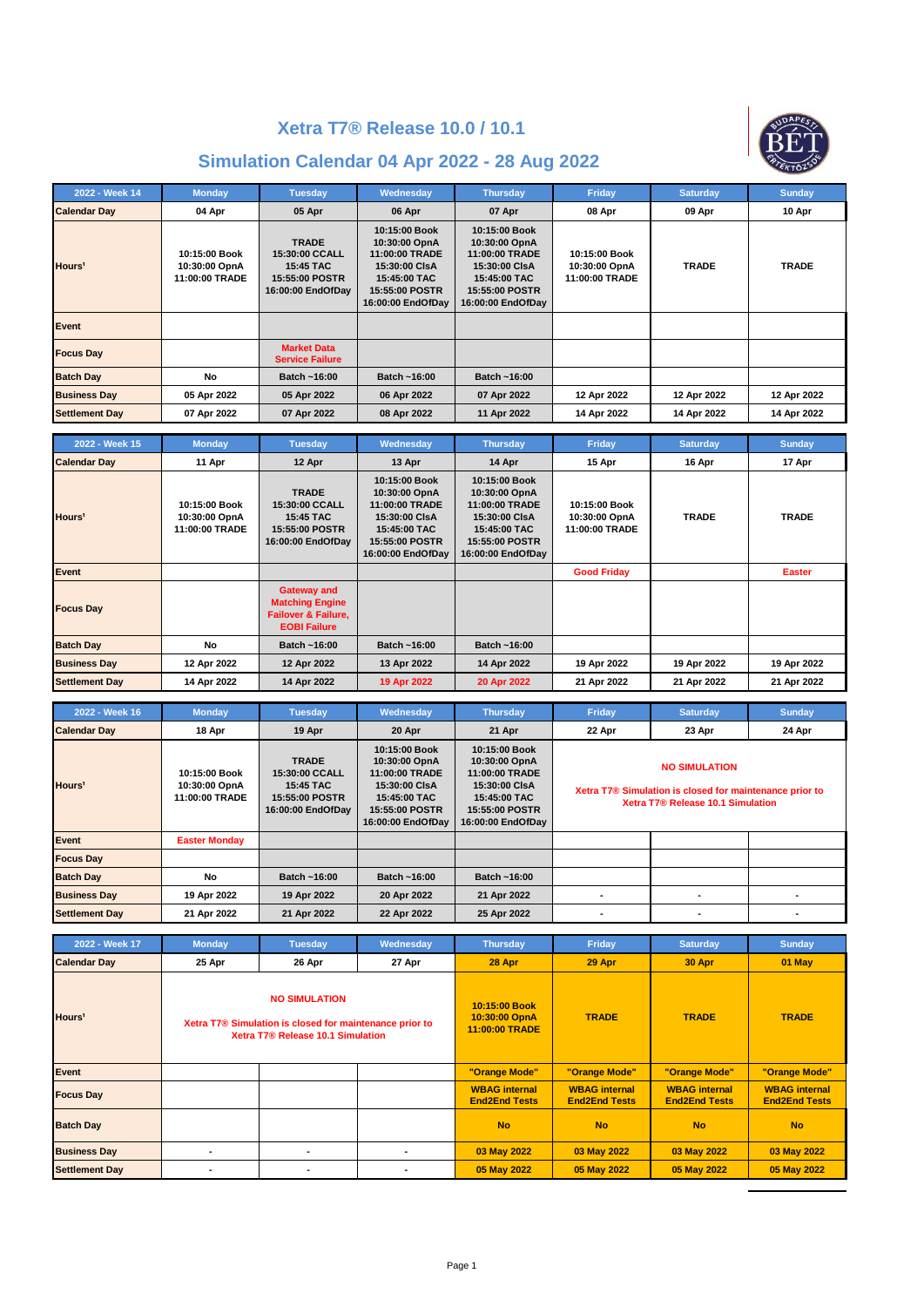

| 2022 - Week 18        | <b>Monday</b>                                | <b>Tuesday</b>                                                                            | Wednesday                                        | <b>Thursday</b>                                                                           | Friday                                           | <b>Saturday</b>                              | <b>Sunday</b>                                |
|-----------------------|----------------------------------------------|-------------------------------------------------------------------------------------------|--------------------------------------------------|-------------------------------------------------------------------------------------------|--------------------------------------------------|----------------------------------------------|----------------------------------------------|
| <b>Calendar Day</b>   | $02$ May                                     | 03 May                                                                                    | 04 May                                           | 05 May                                                                                    | 06 May                                           | 07 May                                       | 08 May                                       |
| Hours <sup>1</sup>    | <b>TRADE</b>                                 | <b>TRADE</b><br>15:30:00 CCALL<br><b>15:45 TAC</b><br>15:55:00 POSTR<br>16:00:00 EndOfDay | 10:15:00 Book<br>10:30:00 OpnA<br>11:00:00 TRADE | <b>TRADE</b><br>15:30:00 CCALL<br><b>15:45 TAC</b><br>15:55:00 POSTR<br>16:00:00 EndOfDay | 10:15:00 Book<br>10:30:00 OpnA<br>11:00:00 TRADE | <b>TRADE</b>                                 | <b>TRADE</b>                                 |
| Event                 | "Orange Mode"                                | "Orange Mode"                                                                             | "Orange Mode"                                    | "Orange Mode"                                                                             | "Orange Mode"                                    | "Orange Mode"                                | "Orange Mode"                                |
| <b>Focus Day</b>      | <b>WBAG</b> internal<br><b>End2End Tests</b> | <b>WBAG</b> internal<br><b>End2End Tests</b>                                              | <b>WBAG</b> internal<br><b>End2End Tests</b>     | <b>WBAG</b> internal<br><b>End2End Tests</b>                                              | <b>WBAG</b> internal<br><b>End2End Tests</b>     | <b>WBAG</b> internal<br><b>End2End Tests</b> | <b>WBAG</b> internal<br><b>End2End Tests</b> |
| <b>Batch Day</b>      | <b>No</b>                                    | <b>Batch ~16:00</b>                                                                       | <b>No</b>                                        | <b>Batch ~16:00</b>                                                                       | <b>No</b>                                        | <b>No</b>                                    | <b>No</b>                                    |
| <b>Business Day</b>   | 03 May 2022                                  | 03 May 2022                                                                               | 05 May 2022                                      | 05 May 2022                                                                               | 10 May 2022                                      | 10 May 2022                                  | 10 May 2022                                  |
| <b>Settlement Day</b> | 05 May 2022                                  | 05 May 2022                                                                               | 07 May 2022                                      | 07 May 2022                                                                               | 12 May 2022                                      | 12 May 2022                                  | 12 May 2022                                  |

| 2022 - Week 19        | <b>Monday</b>      | <b>Tuesday</b>                                                                            | Wednesday                                                                                                                | <b>Thursday</b>                                                                                                          | Friday                                           | <b>Saturday</b> | <b>Sunday</b> |
|-----------------------|--------------------|-------------------------------------------------------------------------------------------|--------------------------------------------------------------------------------------------------------------------------|--------------------------------------------------------------------------------------------------------------------------|--------------------------------------------------|-----------------|---------------|
| <b>Calendar Day</b>   | 09 May             | 10 May                                                                                    | 11 May                                                                                                                   | 12 May                                                                                                                   | 13 May                                           | 14 May          | 15 May        |
| Hours <sup>1</sup>    | <b>TRADE</b>       | <b>TRADE</b><br>15:30:00 CCALL<br><b>15:45 TAC</b><br>15:55:00 POSTR<br>16:00:00 EndOfDay | 10:15:00 Book<br>10:30:00 OpnA<br>11:00:00 TRADE<br>15:30:00 CIsA<br>15:45:00 TAC<br>15:55:00 POSTR<br>16:00:00 EndOfDay | 10:15:00 Book<br>10:30:00 OpnA<br>11:00:00 TRADE<br>15:30:00 CIsA<br>15:45:00 TAC<br>15:55:00 POSTR<br>16:00:00 EndOfDay | 10:15:00 Book<br>10:30:00 OpnA<br>11:00:00 TRADE | <b>TRADE</b>    | <b>TRADE</b>  |
| Event                 | "Orange Mode"      | "Orange Mode"                                                                             | <b>Start Member Simu</b><br><b>Xetra T7<sup>®</sup> 10.1</b>                                                             |                                                                                                                          |                                                  |                 |               |
| <b>Focus Day</b>      |                    |                                                                                           |                                                                                                                          |                                                                                                                          |                                                  |                 |               |
| <b>Batch Day</b>      | <b>No</b>          | <b>Batch ~16:00</b>                                                                       | Batch ~16:00                                                                                                             | Batch ~16:00                                                                                                             | No                                               | No              | No            |
| <b>Business Day</b>   | 10 May 2022        | 10 May 2022                                                                               | 11 May 2022                                                                                                              | 12 May 2022                                                                                                              | 18 May 2022                                      | 18 May 2022     | 18 May 2022   |
| <b>Settlement Day</b> | <b>12 May 2022</b> | <b>12 May 2022</b>                                                                        | 13 May 2022                                                                                                              | 16 May 2022                                                                                                              | 20 May 2022                                      | 20 May 2022     | 20 May 2022   |

| 2022 - Week 20        | <b>Monday</b> | <b>Tuesday</b> | Wednesday                                                                          | <b>Thursday</b>                                                                                                          | Friday                                           | <b>Saturday</b> | <b>Sunday</b> |
|-----------------------|---------------|----------------|------------------------------------------------------------------------------------|--------------------------------------------------------------------------------------------------------------------------|--------------------------------------------------|-----------------|---------------|
| <b>Calendar Day</b>   | 16 May        | 17 May         | 18 May                                                                             | 19 May                                                                                                                   | 20 May                                           | 21 May          | 22 May        |
| Hours <sup>1</sup>    | <b>TRADE</b>  | <b>TRADE</b>   | <b>TRADE</b><br>15:30:00 CCALL<br>15:45 TAC<br>15:55:00 POSTR<br>16:00:00 EndOfDay | 10:15:00 Book<br>10:30:00 OpnA<br>11:00:00 TRADE<br>15:30:00 CIsA<br>15:45:00 TAC<br>15:55:00 POSTR<br>16:00:00 EndOfDay | 10:15:00 Book<br>10:30:00 OpnA<br>11:00:00 TRADE | <b>TRADE</b>    | <b>TRADE</b>  |
| Event                 |               |                |                                                                                    |                                                                                                                          |                                                  |                 |               |
| <b>Focus Day</b>      |               |                | <b>GUI (forced user</b><br>log out)                                                |                                                                                                                          |                                                  |                 |               |
| <b>Batch Day</b>      | No            | No             | Batch ~16:00                                                                       | Batch ~16:00                                                                                                             | <b>No</b>                                        | <b>No</b>       | No            |
| <b>Business Day</b>   | 18 May 2022   | 18 May 2022    | 18 May 2022                                                                        | 19 May 2022                                                                                                              | 23 May 2022                                      | 23 May 2022     | 23 May 2022   |
| <b>Settlement Day</b> | 20 May 2022   | 20 May 2022    | 20 May 2022                                                                        | 23 May 2022                                                                                                              | 25 May 2022                                      | 25 May 2022     | 25 May 2022   |

| 2022 - Week 21        | <b>Monday</b>                                                                      | <b>Tuesday</b>                                                                                                                  | Wednesday                                        | <b>Thursday</b> | <b>Friday</b> | <b>Saturday</b> | <b>Sunday</b> |
|-----------------------|------------------------------------------------------------------------------------|---------------------------------------------------------------------------------------------------------------------------------|--------------------------------------------------|-----------------|---------------|-----------------|---------------|
| <b>Calendar Day</b>   | 23 May                                                                             | 24 May                                                                                                                          | 25 May                                           | 26 May          | 27 May        | 28 May          | 29 May        |
| Hours <sup>1</sup>    | <b>TRADE</b><br>15:30:00 CCALL<br>15:45 TAC<br>15:55:00 POSTR<br>16:00:00 EndOfDay | 10:15:00 Book<br>10:30:00 OpnA<br>11:00:00 TRADE<br>15:30:00 CIsA<br>15:45:00 TAC<br><b>15:55:00 POSTR</b><br>16:00:00 EndOfDay | 10:15:00 Book<br>10:30:00 OpnA<br>11:00:00 TRADE | <b>TRADE</b>    | <b>TRADE</b>  | <b>TRADE</b>    | <b>TRADE</b>  |
| Event                 |                                                                                    |                                                                                                                                 |                                                  |                 |               |                 |               |
| <b>Focus Day</b>      | <b>FIX LF Interface</b><br><b>Failover &amp; Gap Test</b>                          | XVIE: 14:00:00<br><b>Market HALT</b>                                                                                            |                                                  |                 |               |                 |               |
| <b>Batch Day</b>      | Batch ~16:00                                                                       | Batch ~16:00                                                                                                                    | No                                               | No              | <b>No</b>     | No              | No            |
| <b>Business Day</b>   | 23 May 2022                                                                        | 24 May 2022                                                                                                                     | 30 May 2022                                      | 30 May 2022     | 30 May 2022   | 30 May 2022     | 30 May 2022   |
| <b>Settlement Day</b> | 25 May 2022                                                                        | 26 May 2022                                                                                                                     | 01 Jun 2022                                      | 01 Jun 2022     | 01 Jun 2022   | 01 Jun 2022     | 01 Jun 2022   |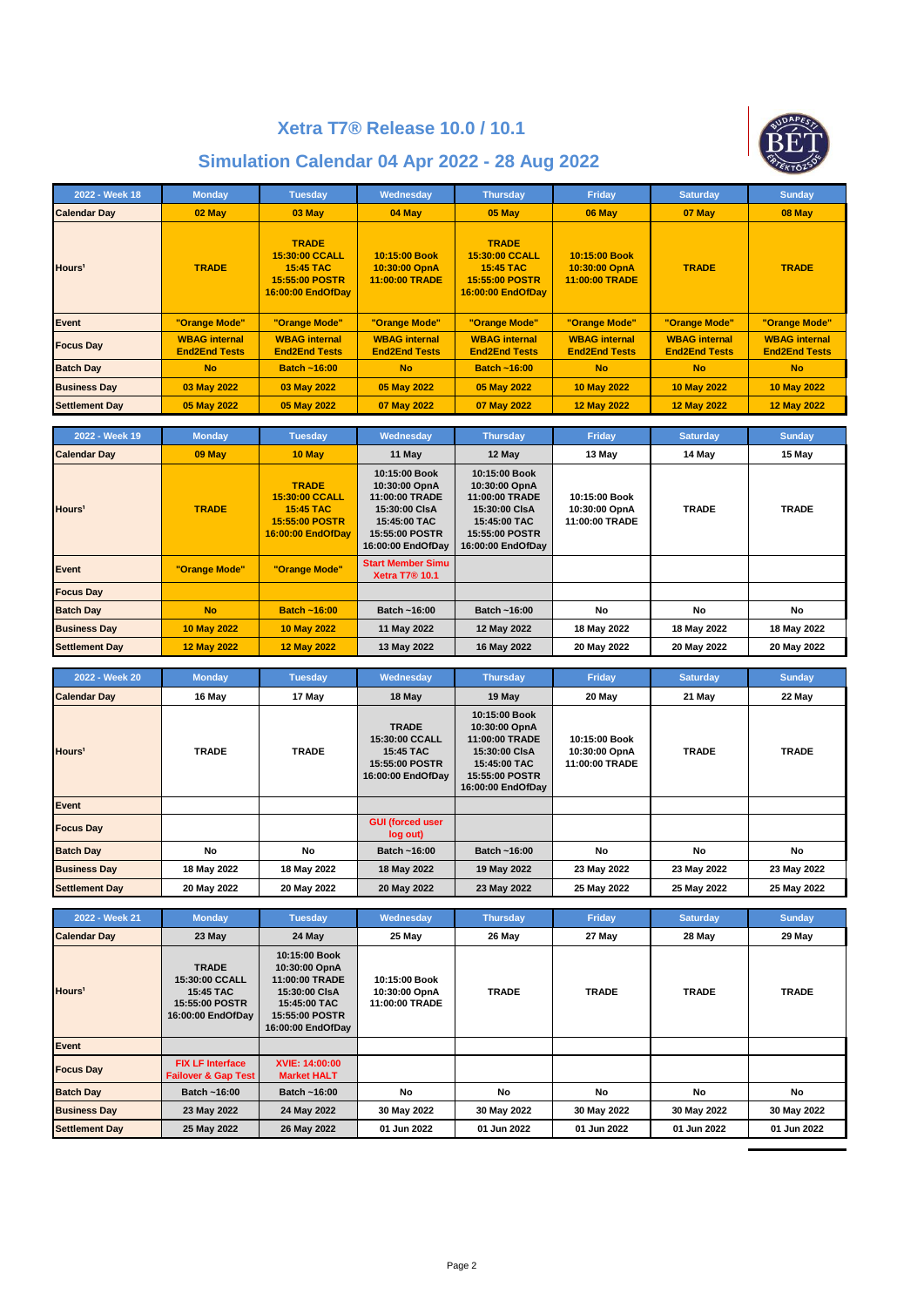

| 2022 - Week 22        | <b>Monday</b>                                                                                         | <b>Tuesday</b>                                                                                                                  | Wednesday                                               | <b>Thursday</b>                                                                                                          | Friday                                                                                                                          | <b>Saturday</b>                | <b>Sunday</b>                  |
|-----------------------|-------------------------------------------------------------------------------------------------------|---------------------------------------------------------------------------------------------------------------------------------|---------------------------------------------------------|--------------------------------------------------------------------------------------------------------------------------|---------------------------------------------------------------------------------------------------------------------------------|--------------------------------|--------------------------------|
| <b>Calendar Day</b>   | 30 May                                                                                                | 31 May                                                                                                                          | 01 Jun                                                  | 02 Jun                                                                                                                   | 03 Jun                                                                                                                          | 04 Jun                         | 05 Jun                         |
| Hours <sup>1</sup>    | <b>TRADE</b><br>15:30:00 CCALL<br>15:45 TAC<br>15:55:00 POSTR<br>16:00:00 EndOfDay                    | 10:15:00 Book<br>10:30:00 OpnA<br>11:00:00 TRADE<br>15:30:00 CIsA<br>15:45:00 TAC<br><b>15:55:00 POSTR</b><br>16:00:00 EndOfDay | <b>HOL</b><br>XBUD, XLJU,<br>XPRA, XZAG,<br><b>XVIE</b> | 10:15:00 Book<br>10:30:00 OpnA<br>11:00:00 TRADE<br>15:30:00 CIsA<br>15:45:00 TAC<br>15:55:00 POSTR<br>16:00:00 EndOfDay | 10:15:00 Book<br>10:30:00 OpnA<br>11:00:00 TRADE<br>15:30:00 CIsA<br>15:45:00 TAC<br><b>15:55:00 POSTR</b><br>16:00:00 EndOfDay | <b>NO</b><br><b>SIMULATION</b> | <b>NO</b><br><b>SIMULATION</b> |
| Event                 |                                                                                                       |                                                                                                                                 |                                                         |                                                                                                                          |                                                                                                                                 |                                | <b>Whit Sunday</b>             |
| <b>Focus Day</b>      | <b>Gateway and</b><br><b>Matching Engine</b><br><b>Failover &amp; Failure,</b><br><b>EOBI Failure</b> |                                                                                                                                 | <b>Marketplace</b><br><b>Holidav</b>                    | <b>Matching Engine</b><br><b>Processing Delay</b>                                                                        | 14:00:00<br><b>Technical</b><br><b>Market HALT</b><br>XBUD, XLJU, XPRA,<br><b>XZAG, XVIE</b>                                    |                                |                                |
| <b>Batch Day</b>      | Batch ~16:00                                                                                          | Batch ~16:00                                                                                                                    | Batch ~16:00                                            | Batch ~16:00                                                                                                             | Batch ~16:00                                                                                                                    | No                             | No                             |
| <b>Business Day</b>   | 30 May 2022                                                                                           | 31 May 2022                                                                                                                     | 01 Jun 2022                                             | 02 Jun 2022                                                                                                              | 03 Jun 2022                                                                                                                     |                                |                                |
| <b>Settlement Day</b> | 01 Jun 2022                                                                                           | 02 Jun 2022                                                                                                                     | 03 Jun 2022                                             | 07 Jun 2022                                                                                                              | 08 Jun 2022                                                                                                                     |                                |                                |

| 2022 - Week 23        | <b>Monday</b>                                    | <b>Tuesday</b> | Wednesday                                                                          | <b>Thursday</b>                                                                                                          | Friday                                           | <b>Saturday</b> | <b>Sunday</b> |
|-----------------------|--------------------------------------------------|----------------|------------------------------------------------------------------------------------|--------------------------------------------------------------------------------------------------------------------------|--------------------------------------------------|-----------------|---------------|
| <b>Calendar Day</b>   | 06 Jun                                           | 07 Jun         | 08 Jun                                                                             | 09 Jun                                                                                                                   | 10 Jun                                           | 11 Jun          | 12 Jun        |
| Hours <sup>1</sup>    | 10:15:00 Book<br>10:30:00 OpnA<br>11:00:00 TRADE | <b>TRADE</b>   | <b>TRADE</b><br>15:30:00 CCALL<br>15:45 TAC<br>15:55:00 POSTR<br>16:00:00 EndOfDay | 10:15:00 Book<br>10:30:00 OpnA<br>11:00:00 TRADE<br>15:30:00 CIsA<br>15:45:00 TAC<br>15:55:00 POSTR<br>16:00:00 EndOfDay | 10:15:00 Book<br>10:30:00 OpnA<br>11:00:00 TRADE | <b>TRADE</b>    | <b>TRADE</b>  |
| Event                 | <b>Whit Monday</b>                               |                |                                                                                    |                                                                                                                          |                                                  |                 |               |
| <b>Focus Day</b>      |                                                  |                | <b>Market Data</b><br><b>Service Failure</b>                                       | <b>GUI (forced user</b><br>log out)                                                                                      |                                                  |                 |               |
| <b>Batch Day</b>      | <b>No</b>                                        | <b>No</b>      | Batch ~16:00                                                                       | Batch ~16:00                                                                                                             |                                                  |                 |               |
| <b>Business Day</b>   | 08 Jun 2022                                      | 08 Jun 2022    | 08 Jun 2022                                                                        | 09 Jun 2022                                                                                                              | 13 Jun 2022                                      | 13 Jun 2022     | 13 Jun 2022   |
| <b>Settlement Day</b> | 10 Jun 2022                                      | 10 Jun 2022    | 10 Jun 2022                                                                        | 13 Jun 2022                                                                                                              | 15 Jun 2022                                      | 15 Jun 2022     | 15 Jun 2022   |

| 2022 - Week 24        | <b>Monday</b>                                                                      | <b>Tuesday</b>                                                                                                           | Wednesday                                        | <b>Thursday</b>       | Friday       | <b>Saturday</b> | <b>Sunday</b> |
|-----------------------|------------------------------------------------------------------------------------|--------------------------------------------------------------------------------------------------------------------------|--------------------------------------------------|-----------------------|--------------|-----------------|---------------|
| <b>Calendar Day</b>   | 13 Jun                                                                             | 14 Jun                                                                                                                   | 15 Jun                                           | 16 Jun                | 17 Jun       | 18 Jun          | 19 Jun        |
| Hours <sup>1</sup>    | <b>TRADE</b><br>15:30:00 CCALL<br>15:45 TAC<br>15:55:00 POSTR<br>16:00:00 EndOfDay | 10:15:00 Book<br>10:30:00 OpnA<br>11:00:00 TRADE<br>15:30:00 CIsA<br>15:45:00 TAC<br>15:55:00 POSTR<br>16:00:00 EndOfDay | 10:15:00 Book<br>10:30:00 OpnA<br>11:00:00 TRADE | <b>TRADE</b>          | <b>TRADE</b> | <b>TRADE</b>    | <b>TRADE</b>  |
| Event                 |                                                                                    |                                                                                                                          |                                                  | <b>Corpus Christi</b> |              |                 |               |
| <b>Focus Day</b>      | <b>FIX LF Interface</b><br><b>Failover &amp; Gap Test</b>                          | <b>Gateway and</b><br><b>Matching Engine</b><br>Failover & Failure,<br><b>EOBI Failure</b>                               |                                                  |                       |              |                 |               |
| <b>Batch Day</b>      | Batch ~16:00                                                                       | Batch ~16:00                                                                                                             | No                                               | No                    | No           | No              | No            |
| <b>Business Day</b>   | 13 Jun 2022                                                                        | 14 Jun 2022                                                                                                              | 21 Jun 2022                                      | 21 Jun 2022           | 21 Jun 2022  | 21 Jun 2022     | 21 Jun 2022   |
| <b>Settlement Day</b> | 15 Jun 2022                                                                        | 16 Jun 2022                                                                                                              | 23 Jun 2022                                      | 23 Jun 2022           | 23 Jun 2022  | 23 Jun 2022     | 23 Jun 2022   |

| 2022 - Week 25        | <b>Monday</b> | <b>Tuesday</b>                                                                     | <b>Wednesday</b>                                                                                                         | <b>Thursday</b>                                  | Friday       | <b>Saturday</b> | <b>Sunday</b> |
|-----------------------|---------------|------------------------------------------------------------------------------------|--------------------------------------------------------------------------------------------------------------------------|--------------------------------------------------|--------------|-----------------|---------------|
| <b>Calendar Day</b>   | 20 Jun        | 21 Jun                                                                             | 22 Jun                                                                                                                   | 23 Jun                                           | 24 Jun       | 25 Jun          | 26 Jun        |
| Hours <sup>1</sup>    | <b>TRADE</b>  | <b>TRADE</b><br>15:30:00 CCALL<br>15:45 TAC<br>15:55:00 POSTR<br>16:00:00 EndOfDay | 10:15:00 Book<br>10:30:00 OpnA<br>11:00:00 TRADE<br>15:30:00 CIsA<br>15:45:00 TAC<br>15:55:00 POSTR<br>16:00:00 EndOfDay | 10:15:00 Book<br>10:30:00 OpnA<br>11:00:00 TRADE | <b>TRADE</b> | <b>TRADE</b>    | <b>TRADE</b>  |
| Event                 |               |                                                                                    |                                                                                                                          |                                                  |              |                 |               |
| <b>Focus Day</b>      |               |                                                                                    |                                                                                                                          |                                                  |              |                 |               |
| <b>Batch Day</b>      | No            | Batch ~16:00                                                                       | Batch ~16:00                                                                                                             | No                                               | No           | No              | No            |
| <b>Business Day</b>   | 21 Jun 2022   | 21 Jun 2022                                                                        | 22 Jun 2022                                                                                                              | 29 Jun 2022                                      | 29 Jun 2022  | 29 Jun 2022     | 29 Jun 2022   |
| <b>Settlement Day</b> | 23 Jun 2022   | 23 Jun 2022                                                                        | 24 Jun 2022                                                                                                              | 01 Jul 2022                                      | 01 Jul 2022  | 01 Jul 2022     | 01 Jul 2022   |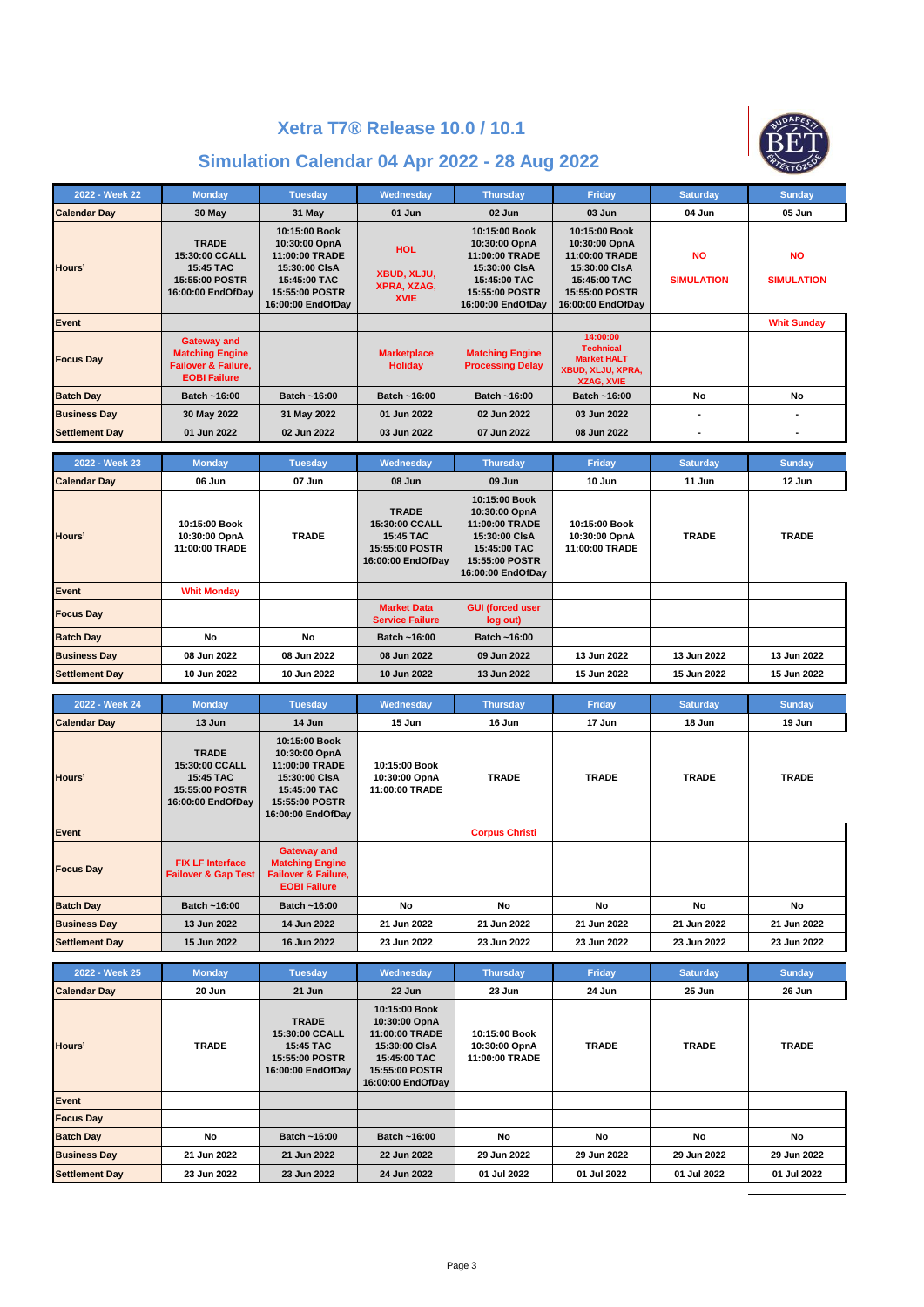

| 2022 - Week 26        | <b>Monday</b>                                      | <b>Tuesday</b> | Wednesday                                                                                 | <b>Thursday</b>                                                                                                          | Friday                                           | <b>Saturday</b> | <b>Sunday</b> |
|-----------------------|----------------------------------------------------|----------------|-------------------------------------------------------------------------------------------|--------------------------------------------------------------------------------------------------------------------------|--------------------------------------------------|-----------------|---------------|
| <b>Calendar Day</b>   | 27 Jun                                             | 28 Jun         | 29 Jun                                                                                    | 30 Jun                                                                                                                   | 01 Jul                                           | 02 Jul          | 03 Jul        |
| Hours <sup>1</sup>    | <b>TRADE</b>                                       | <b>TRADE</b>   | <b>TRADE</b><br>15:30:00 CCALL<br><b>15:45 TAC</b><br>15:55:00 POSTR<br>16:00:00 EndOfDay | 10:15:00 Book<br>10:30:00 OpnA<br>11:00:00 TRADE<br>15:30:00 CIsA<br>15:45:00 TAC<br>15:55:00 POSTR<br>16:00:00 EndOfDay | 10:15:00 Book<br>10:30:00 OpnA<br>11:00:00 TRADE | <b>TRADE</b>    | <b>TRADE</b>  |
| Event                 | <b>GO LIVE</b><br><b>Xetra T7<sup>®</sup> 10.1</b> |                |                                                                                           |                                                                                                                          |                                                  |                 |               |
| <b>Focus Day</b>      |                                                    |                |                                                                                           |                                                                                                                          |                                                  |                 |               |
| <b>Batch Day</b>      | No                                                 | No             | Batch ~16:00                                                                              | Batch ~16:00                                                                                                             |                                                  |                 |               |
| <b>Business Day</b>   | 29 Jun 2022                                        | 29 Jun 2022    | 29 Jun 2022                                                                               | 30 Jun 2022                                                                                                              | 05 Jul 2022                                      | 05 Jul 2022     | 05 Jul 2022   |
| <b>Settlement Day</b> | 01 Jul 2022                                        | 01 Jul 2022    | 01 Jul 2022                                                                               | 04 Jul 2022                                                                                                              | 07 Jul 2022                                      | 07 Jul 2022     | 07 Jul 2022   |

| 2022 - Week 27        | <b>Monday</b> | <b>Tuesday</b>                                                                     | Wednesday                                                                                                                       | <b>Thursday</b>                                                                                                                 | Friday                                           | <b>Saturday</b> | <b>Sunday</b> |
|-----------------------|---------------|------------------------------------------------------------------------------------|---------------------------------------------------------------------------------------------------------------------------------|---------------------------------------------------------------------------------------------------------------------------------|--------------------------------------------------|-----------------|---------------|
| <b>Calendar Day</b>   | 04 Jul        | 05 Jul                                                                             | 06 Jul                                                                                                                          | 07 Jul                                                                                                                          | 08 Jul                                           | 09 Jul          | 10 Jul        |
| Hours <sup>1</sup>    | <b>TRADE</b>  | <b>TRADE</b><br>15:30:00 CCALL<br>15:45 TAC<br>15:55:00 POSTR<br>16:00:00 EndOfDay | 10:15:00 Book<br>10:30:00 OpnA<br>11:00:00 TRADE<br>15:30:00 CIsA<br>15:45:00 TAC<br><b>15:55:00 POSTR</b><br>16:00:00 EndOfDay | 10:15:00 Book<br>10:30:00 OpnA<br>11:00:00 TRADE<br>15:30:00 CIsA<br>15:45:00 TAC<br><b>15:55:00 POSTR</b><br>16:00:00 EndOfDay | 10:15:00 Book<br>10:30:00 OpnA<br>11:00:00 TRADE | <b>TRADE</b>    | <b>TRADE</b>  |
| Event                 |               |                                                                                    |                                                                                                                                 |                                                                                                                                 |                                                  |                 |               |
| <b>Focus Day</b>      |               | <b>Matching Engine</b><br><b>Processing Delay</b>                                  |                                                                                                                                 |                                                                                                                                 |                                                  |                 |               |
| <b>Batch Day</b>      | No            | Batch ~16:00                                                                       | Batch ~16:00                                                                                                                    | Batch ~16:00                                                                                                                    |                                                  |                 |               |
| <b>Business Day</b>   | 05 Jul 2022   | 05 Jul 2022                                                                        | 06 Jul 2022                                                                                                                     | 07 Jul 2022                                                                                                                     | 11 Jul 2022                                      | 11 Jul 2022     | 11 Jul 2022   |
| <b>Settlement Day</b> | 07 Jul 2022   | 07 Jul 2022                                                                        | 08 Jul 2022                                                                                                                     | 11 Jul 2022                                                                                                                     | 13 Jul 2022                                      | 13 Jul 2022     | 13 Jul 2022   |

| 2022 - Week 28        | <b>Monday</b>                                                                      | <b>Tuesday</b>                                                                                                           | Wednesday                                                                                                                | <b>Thursday</b>                                                                                                          | Friday                                                                                                                          | <b>Saturday</b>                | <b>Sunday</b>                  |
|-----------------------|------------------------------------------------------------------------------------|--------------------------------------------------------------------------------------------------------------------------|--------------------------------------------------------------------------------------------------------------------------|--------------------------------------------------------------------------------------------------------------------------|---------------------------------------------------------------------------------------------------------------------------------|--------------------------------|--------------------------------|
| <b>Calendar Day</b>   | 11 Jul                                                                             | 12 Jul                                                                                                                   | 13 Jul                                                                                                                   | 14 Jul                                                                                                                   | 15 Jul                                                                                                                          | 16 Jul                         | 17 Jul                         |
| Hours <sup>1</sup>    | <b>TRADE</b><br>15:30:00 CCALL<br>15:45 TAC<br>15:55:00 POSTR<br>16:00:00 EndOfDay | 10:15:00 Book<br>10:30:00 OpnA<br>11:00:00 TRADE<br>15:30:00 CIsA<br>15:45:00 TAC<br>15:55:00 POSTR<br>16:00:00 EndOfDay | 10:15:00 Book<br>10:30:00 OpnA<br>11:00:00 TRADE<br>15:30:00 CIsA<br>15:45:00 TAC<br>15:55:00 POSTR<br>16:00:00 EndOfDay | 10:15:00 Book<br>10:30:00 OpnA<br>11:00:00 TRADE<br>15:30:00 CIsA<br>15:45:00 TAC<br>15:55:00 POSTR<br>16:00:00 EndOfDay | 10:15:00 Book<br>10:30:00 OpnA<br>11:00:00 TRADE<br>15:30:00 CIsA<br>15:45:00 TAC<br><b>15:55:00 POSTR</b><br>16:00:00 EndOfDay | <b>NO</b><br><b>SIMULATION</b> | <b>NO</b><br><b>SIMULATION</b> |
| Event                 |                                                                                    |                                                                                                                          |                                                                                                                          |                                                                                                                          |                                                                                                                                 |                                |                                |
| <b>Focus Day</b>      |                                                                                    | <b>Gateway and</b><br><b>Matching Engine</b><br><b>Failover &amp; Failure.</b><br><b>EOBI Failure</b>                    |                                                                                                                          |                                                                                                                          |                                                                                                                                 |                                |                                |
| <b>Batch Day</b>      | Batch ~16:00                                                                       | Batch ~16:00                                                                                                             | Batch ~16:00                                                                                                             | Batch ~16:00                                                                                                             | Batch ~16:00                                                                                                                    | No                             | No                             |
| <b>Business Day</b>   | 11 Jul 2022                                                                        | 12 Jul 2022                                                                                                              | 13 Jul 2022                                                                                                              | 14 Jul 2022                                                                                                              | 15 Jul 2022                                                                                                                     |                                |                                |
| <b>Settlement Day</b> | 13 Jul 2022                                                                        | 14 Jul 2022                                                                                                              | 15 Jul 2022                                                                                                              | 18 Jul 2022                                                                                                              | 19 Jul 2022                                                                                                                     |                                |                                |

| 2022 - Week 29        | <b>Monday</b>                                                                                                            | <b>Tuesday</b>                                                                                                           | Wednesday                                                                                                                | <b>Thursday</b>                                                                                                          | Friday                                                                                                                          | <b>Saturday</b>                | <b>Sunday</b>                  |
|-----------------------|--------------------------------------------------------------------------------------------------------------------------|--------------------------------------------------------------------------------------------------------------------------|--------------------------------------------------------------------------------------------------------------------------|--------------------------------------------------------------------------------------------------------------------------|---------------------------------------------------------------------------------------------------------------------------------|--------------------------------|--------------------------------|
| <b>Calendar Day</b>   | 18 Jul                                                                                                                   | 19 Jul                                                                                                                   | 20 Jul                                                                                                                   | 21 Jul                                                                                                                   | 22 Jul                                                                                                                          | 23 Jul                         | 24 Jul                         |
| Hours <sup>1</sup>    | 10:15:00 Book<br>10:30:00 OpnA<br>11:00:00 TRADE<br>15:30:00 CIsA<br>15:45:00 TAC<br>15:55:00 POSTR<br>16:00:00 EndOfDay | 10:15:00 Book<br>10:30:00 OpnA<br>11:00:00 TRADE<br>15:30:00 CIsA<br>15:45:00 TAC<br>15:55:00 POSTR<br>16:00:00 EndOfDay | 10:15:00 Book<br>10:30:00 OpnA<br>11:00:00 TRADE<br>15:30:00 CIsA<br>15:45:00 TAC<br>15:55:00 POSTR<br>16:00:00 EndOfDay | 10:15:00 Book<br>10:30:00 OpnA<br>11:00:00 TRADE<br>15:30:00 CIsA<br>15:45:00 TAC<br>15:55:00 POSTR<br>16:00:00 EndOfDay | 10:15:00 Book<br>10:30:00 OpnA<br>11:00:00 TRADE<br>15:30:00 CIsA<br>15:45:00 TAC<br><b>15:55:00 POSTR</b><br>16:00:00 EndOfDay | <b>NO</b><br><b>SIMULATION</b> | <b>NO</b><br><b>SIMULATION</b> |
| Event                 |                                                                                                                          |                                                                                                                          |                                                                                                                          |                                                                                                                          |                                                                                                                                 |                                |                                |
| <b>Focus Day</b>      |                                                                                                                          |                                                                                                                          |                                                                                                                          |                                                                                                                          |                                                                                                                                 |                                |                                |
| <b>Batch Day</b>      | Batch ~16:00                                                                                                             | Batch ~16:00                                                                                                             | Batch ~16:00                                                                                                             | Batch ~16:00                                                                                                             | Batch ~16:00                                                                                                                    | No                             | No                             |
| <b>Business Day</b>   | 18 Jul 2022                                                                                                              | 19 Jul 2022                                                                                                              | 20 Jul 2022                                                                                                              | 21 Jul 2022                                                                                                              | 22 Jul 2022                                                                                                                     |                                |                                |
| <b>Settlement Day</b> | 20 Jul 2022                                                                                                              | 21 Jul 2022                                                                                                              | 22 Jul 2022                                                                                                              | 25 Jul 2022                                                                                                              | 26 Jul 2022                                                                                                                     |                                |                                |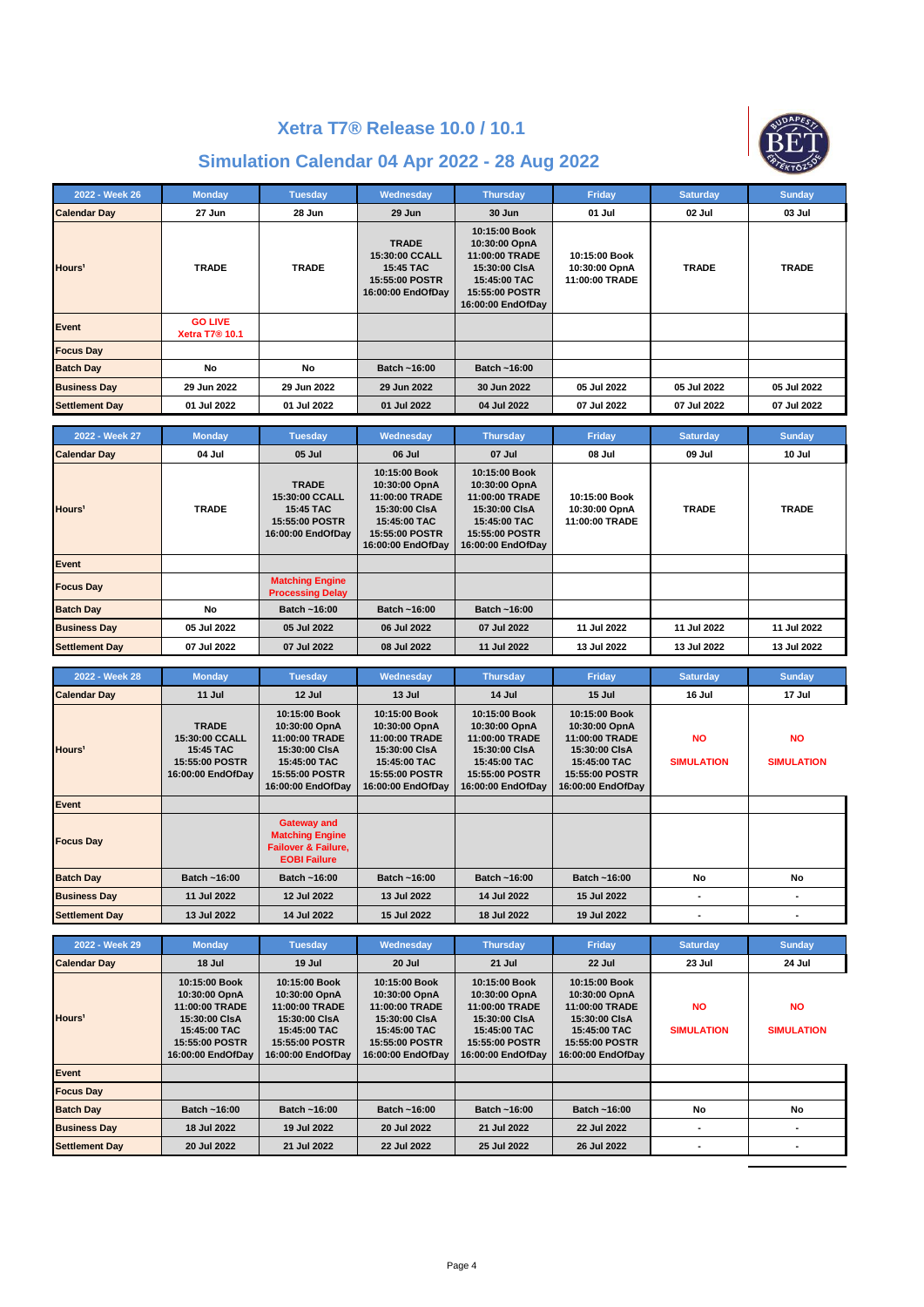

| 2022 - Week 30        | <b>Monday</b>                                                                                                            | <b>Tuesday</b>                                                                                                           | Wednesday                                                                                                                | <b>Thursday</b>                                                                                                          | Friday                                                                                                                   | <b>Saturday</b>                | <b>Sunday</b>                  |
|-----------------------|--------------------------------------------------------------------------------------------------------------------------|--------------------------------------------------------------------------------------------------------------------------|--------------------------------------------------------------------------------------------------------------------------|--------------------------------------------------------------------------------------------------------------------------|--------------------------------------------------------------------------------------------------------------------------|--------------------------------|--------------------------------|
| <b>Calendar Day</b>   | 25 Jul                                                                                                                   | 26 Jul                                                                                                                   | <b>27 Jul</b>                                                                                                            | <b>28 Jul</b>                                                                                                            | 29 Jul                                                                                                                   | 30 Jul                         | 31 Jul                         |
| Hours <sup>1</sup>    | 10:15:00 Book<br>10:30:00 OpnA<br>11:00:00 TRADE<br>15:30:00 CIsA<br>15:45:00 TAC<br>15:55:00 POSTR<br>16:00:00 EndOfDay | 10:15:00 Book<br>10:30:00 OpnA<br>11:00:00 TRADE<br>15:30:00 CIsA<br>15:45:00 TAC<br>15:55:00 POSTR<br>16:00:00 EndOfDay | 10:15:00 Book<br>10:30:00 OpnA<br>11:00:00 TRADE<br>15:30:00 CIsA<br>15:45:00 TAC<br>15:55:00 POSTR<br>16:00:00 EndOfDay | 10:15:00 Book<br>10:30:00 OpnA<br>11:00:00 TRADE<br>15:30:00 CIsA<br>15:45:00 TAC<br>15:55:00 POSTR<br>16:00:00 EndOfDay | 10:15:00 Book<br>10:30:00 OpnA<br>11:00:00 TRADE<br>15:30:00 CIsA<br>15:45:00 TAC<br>15:55:00 POSTR<br>16:00:00 EndOfDay | <b>NO</b><br><b>SIMULATION</b> | <b>NO</b><br><b>SIMULATION</b> |
| Event                 |                                                                                                                          |                                                                                                                          |                                                                                                                          |                                                                                                                          |                                                                                                                          |                                |                                |
| <b>Focus Day</b>      |                                                                                                                          |                                                                                                                          |                                                                                                                          |                                                                                                                          |                                                                                                                          |                                |                                |
| <b>Batch Dav</b>      | Batch ~16:00                                                                                                             | Batch ~16:00                                                                                                             | Batch ~16:00                                                                                                             | Batch ~16:00                                                                                                             | Batch ~16:00                                                                                                             | No                             | No                             |
| <b>Business Day</b>   | 25 Jul 2022                                                                                                              | 26 Jul 2022                                                                                                              | 27 Jul 2022                                                                                                              | 28 Jul 2022                                                                                                              | 29 Jul 2022                                                                                                              |                                |                                |
| <b>Settlement Day</b> | 27 Jul 2022                                                                                                              | 28 Jul 2022                                                                                                              | 29 Jul 2022                                                                                                              | 01 Aug 2022                                                                                                              | 02 Aug 2022                                                                                                              |                                |                                |

| 2022 - Week 31        | <b>Monday</b>                                    | <b>Tuesday</b>                                                                     | <b>Wednesday</b>                                                                                                         | <b>Thursday</b>                                                                                                          | Friday                                           | <b>Saturday</b> | <b>Sunday</b> |
|-----------------------|--------------------------------------------------|------------------------------------------------------------------------------------|--------------------------------------------------------------------------------------------------------------------------|--------------------------------------------------------------------------------------------------------------------------|--------------------------------------------------|-----------------|---------------|
| <b>Calendar Day</b>   | 01 Aug                                           | 02 Aug                                                                             | 03 Aug                                                                                                                   | 04 Aug                                                                                                                   | 05 Aug                                           | 06 Aug          | 07 Aug        |
| Hours <sup>1</sup>    | 10:15:00 Book<br>10:30:00 OpnA<br>11:00:00 TRADE | <b>TRADE</b><br>15:30:00 CCALL<br>15:45 TAC<br>15:55:00 POSTR<br>16:00:00 EndOfDay | 10:15:00 Book<br>10:30:00 OpnA<br>11:00:00 TRADE<br>15:30:00 CIsA<br>15:45:00 TAC<br>15:55:00 POSTR<br>16:00:00 EndOfDay | 10:15:00 Book<br>10:30:00 OpnA<br>11:00:00 TRADE<br>15:30:00 CIsA<br>15:45:00 TAC<br>15:55:00 POSTR<br>16:00:00 EndOfDay | 10:15:00 Book<br>10:30:00 OpnA<br>11:00:00 TRADE | <b>TRADE</b>    | <b>TRADE</b>  |
| Event                 |                                                  |                                                                                    |                                                                                                                          |                                                                                                                          |                                                  |                 |               |
| <b>Focus Day</b>      |                                                  | <b>FIX LF Interface</b><br><b>Failover &amp; Gap Test</b>                          |                                                                                                                          |                                                                                                                          |                                                  |                 |               |
| <b>Batch Day</b>      | No                                               | Batch ~16:00                                                                       | Batch ~16:00                                                                                                             | Batch ~16:00                                                                                                             |                                                  |                 |               |
| <b>Business Dav</b>   | 02 Aug 2022                                      | 02 Aug 2022                                                                        | 03 Aug 2022                                                                                                              | 04 Aug 2022                                                                                                              | 09 Aug 2022                                      | 09 Aug 2022     | 09 Aug 2022   |
| <b>Settlement Day</b> | 04 Aug 2022                                      | 04 Aug 2022                                                                        | 05 Aug 2022                                                                                                              | 08 Aug 2022                                                                                                              | 11 Aug 2022                                      | 11 Aug 2022     | 11 Aug 2022   |

| 2022 - Week 32        | <b>Monday</b> | <b>Tuesday</b>                                                                            | Wednesday                                                                                                                | <b>Thursday</b>                                                                                                          | Friday                                           | <b>Saturday</b> | <b>Sunday</b> |
|-----------------------|---------------|-------------------------------------------------------------------------------------------|--------------------------------------------------------------------------------------------------------------------------|--------------------------------------------------------------------------------------------------------------------------|--------------------------------------------------|-----------------|---------------|
| <b>Calendar Dav</b>   | 08 Aug        | 09 Aug                                                                                    | 10 Aug                                                                                                                   | 11 Aug                                                                                                                   | 12 Aug                                           | 13 Aug          | 14 Aug        |
| Hours <sup>1</sup>    | <b>TRADE</b>  | <b>TRADE</b><br>15:30:00 CCALL<br>15:45 TAC<br><b>15:55:00 POSTR</b><br>16:00:00 EndOfDay | 10:15:00 Book<br>10:30:00 OpnA<br>11:00:00 TRADE<br>15:30:00 CIsA<br>15:45:00 TAC<br>15:55:00 POSTR<br>16:00:00 EndOfDay | 10:15:00 Book<br>10:30:00 OpnA<br>11:00:00 TRADE<br>15:30:00 CIsA<br>15:45:00 TAC<br>15:55:00 POSTR<br>16:00:00 EndOfDay | 10:15:00 Book<br>10:30:00 OpnA<br>11:00:00 TRADE | <b>TRADE</b>    | <b>TRADE</b>  |
| Event                 |               |                                                                                           |                                                                                                                          |                                                                                                                          |                                                  |                 |               |
| <b>Focus Day</b>      |               | <b>Matching Engine</b><br><b>Processing Delay</b>                                         |                                                                                                                          |                                                                                                                          |                                                  |                 |               |
| <b>Batch Day</b>      | No            | Batch ~16:00                                                                              | Batch ~16:00                                                                                                             | Batch ~16:00                                                                                                             |                                                  |                 |               |
| <b>Business Day</b>   | 09 Aug 2022   | 09 Aug 2022                                                                               | 10 Aug 2022                                                                                                              | 11 Aug 2022                                                                                                              | 17 Aug 2022                                      | 17 Aug 2022     | 17 Aug 2022   |
| <b>Settlement Day</b> | 11 Aug 2022   | 11 Aug 2022                                                                               | 12 Aug 2022                                                                                                              | 15 Aug 2022                                                                                                              | 19 Aug 2022                                      | 19 Aug 2022     | 19 Aug 2022   |

| 2022 - Week 33        | <b>Monday</b> | <b>Tuesday</b> | Wednesday                                                                          | <b>Thursday</b>                                                                                                          | Friday                                           | <b>Saturday</b> | <b>Sunday</b> |
|-----------------------|---------------|----------------|------------------------------------------------------------------------------------|--------------------------------------------------------------------------------------------------------------------------|--------------------------------------------------|-----------------|---------------|
| <b>Calendar Day</b>   | 15 Aug        | 16 Aug         | 17 Aug                                                                             | 18 Aug                                                                                                                   | 19 Aug                                           | 20 Aug          | 21 Aug        |
| Hours <sup>1</sup>    | <b>TRADE</b>  | <b>TRADE</b>   | <b>TRADE</b><br>15:30:00 CCALL<br>15:45 TAC<br>15:55:00 POSTR<br>16:00:00 EndOfDay | 10:15:00 Book<br>10:30:00 OpnA<br>11:00:00 TRADE<br>15:30:00 CIsA<br>15:45:00 TAC<br>15:55:00 POSTR<br>16:00:00 EndOfDay | 10:15:00 Book<br>10:30:00 OpnA<br>11:00:00 TRADE | <b>TRADE</b>    | <b>TRADE</b>  |
| Event                 |               |                |                                                                                    |                                                                                                                          |                                                  |                 |               |
| <b>Focus Day</b>      |               |                | <b>GUI (forced user</b><br>log out)                                                |                                                                                                                          |                                                  |                 |               |
| <b>Batch Day</b>      | No            | No             | Batch ~16:00                                                                       | Batch ~16:00                                                                                                             |                                                  |                 |               |
| <b>Business Day</b>   | 17 Aug 2022   | 17 Aug 2022    | 17 Aug 2022                                                                        | 18 Aug 2022                                                                                                              | 24 Aug 2022                                      | 24 Aug 2022     | 24 Aug 2022   |
| <b>Settlement Day</b> | 19 Aug 2022   | 19 Aug 2022    | 19 Aug 2022                                                                        | 22 Aug 2022                                                                                                              | 26 Aug 2022                                      | 26 Aug 2022     | 26 Aug 2022   |